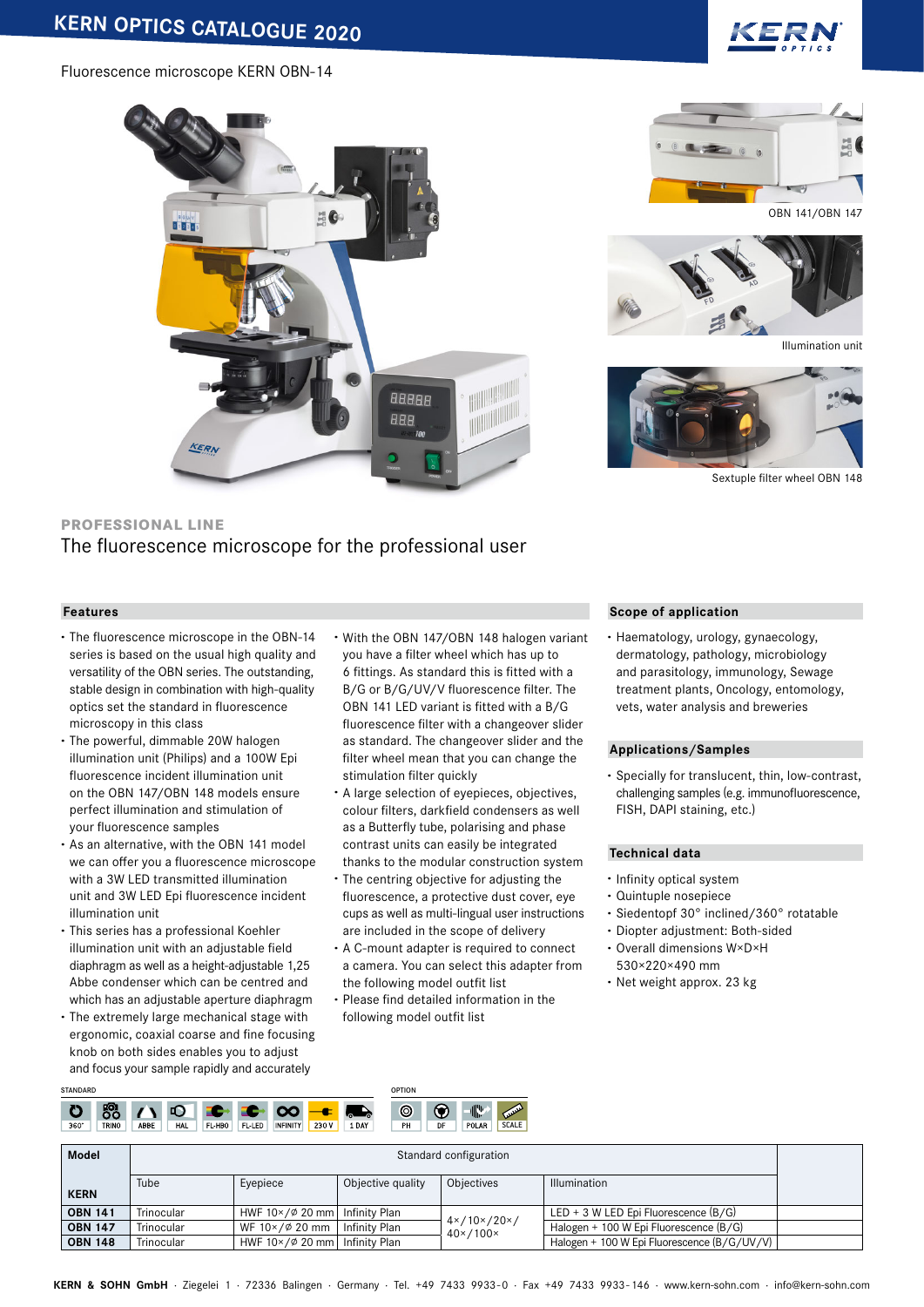

# Fluorescence microscope KERN OBN-14

| <b>Model outfit</b>                                                                      |                                                                                                                                                    | <b>Model KERN</b>                     |                |                | Order number |  |
|------------------------------------------------------------------------------------------|----------------------------------------------------------------------------------------------------------------------------------------------------|---------------------------------------|----------------|----------------|--------------|--|
|                                                                                          |                                                                                                                                                    |                                       | <b>OBN 147</b> | <b>OBN 148</b> |              |  |
|                                                                                          | HWF 10×/Ø 20 mm                                                                                                                                    |                                       |                | ✓✓             | OBB-A1404    |  |
| <b>Eyepieces</b>                                                                         | WF 10×/Ø 20 mm                                                                                                                                     |                                       | ✓✓             |                | OBB-A1351    |  |
| $(23, 2 \text{ mm})$                                                                     | WF 16×/Ø 13 mm                                                                                                                                     | $\circ$                               | $\circ$        | $\circ$        | OBB-A1354    |  |
|                                                                                          | WF $10 \times / \emptyset$ 20 mm (reticule 0,1 mm) (adjustable)                                                                                    | $\circ$                               | O              | O              | OBB-A1352    |  |
|                                                                                          | $4 \times 70,10$ W.D. 12,1 mm                                                                                                                      | ✔                                     | ✔              | ✔              | OBB-A1263    |  |
|                                                                                          | $10 \times 70,25$ W.D. 4,64 mm                                                                                                                     | ✓                                     | ✔              | ✔              | OBB-A1243    |  |
| Infinity                                                                                 | 20×/0,40 (spring-loaded) W.D. 2,41 mm                                                                                                              | ✓                                     | ✔              | ✓              | OBB-A1250    |  |
| Plan achromatic<br>objectives                                                            | $40 \times 70,66$ (spring-loaded) W.D. 0,65 mm                                                                                                     | ✓                                     | ✔              | ✔              | OBB-A1257    |  |
|                                                                                          | 100×/1,25 (oil) (spring-loaded) W.D. 0,19 mm                                                                                                       | ✓                                     | ✔              | ✔              | OBB-A1240    |  |
|                                                                                          | 2,5×/0,07 W.D. 8,47 mm                                                                                                                             | O                                     | $\circ$        | $\circ$        | OBB-A1247    |  |
|                                                                                          | Plan $60 \times / 0,80$ (spring-loaded) W.D. 0,33 mm                                                                                               | $\circ$                               | $\circ$        | $\circ$        | OBB-A1270    |  |
| <b>Trinocular tube</b>                                                                   | · Siedentopf 30° inclined/360° rotatable<br>· Interpupillary distance 50 - 75 mm<br>· Light distribution 100:0<br>· Diopter adjustment: Both-sided |                                       | ✔              | ✔              |              |  |
|                                                                                          | · Butterfly 30° inclined/360° rotatable<br>· Interpupillary distance 50 - 75 mm<br>· Light distribution 100:0<br>· Diopter adjustment: Both-sided  | O                                     | O              | $\circ$        | OBB-A1382    |  |
| <b>Mechanical stage</b>                                                                  | · Stage size W×D 175×145 mm<br>· Travel 78×55 mm<br>• Coaxial coarse and fine focusing knobs<br>· Two slide holder                                 |                                       | ✔              | ✔              |              |  |
|                                                                                          | Abbe N.A. 1,25 center-adjustable (aperture diaphragm)                                                                                              | ✓                                     | ✓              | ✔              | OBB-A1102    |  |
| Condenser<br>Swing-out condenser N.A. 0,9/0,13 center-adjustable<br>(aperture diaphragm) |                                                                                                                                                    | O                                     | O              | $\circ$        | OBB-A1104    |  |
| Darkfield                                                                                | N.A. 0,85 - 0,91 (dry, paraboloid)                                                                                                                 | $\circ$                               | O              | O              | OBB-A1421    |  |
| condenser                                                                                | N.A. 1,3 (oil, cardioid)                                                                                                                           | O                                     | O              | O              | OBB-A1538    |  |
| Koehler illumination                                                                     | 20 W Halogen spare bulb (transmitted)                                                                                                              |                                       | ✔              | ✔              | OBB-A1370    |  |
| Polarising unit                                                                          | Analyser/Polariser                                                                                                                                 | O                                     | O              | O              | OBB-A1283    |  |
|                                                                                          | Quintuple hole turret with $10 \times / 20 \times / 40 \times / 100 \times$<br>Infinity-PH-Plan objectives (complete set)                          | O                                     | O              | O              | OBB-A1237    |  |
|                                                                                          | Single unit with $\infty$ PH-Plan objective 10×                                                                                                    | $\circ$                               | O              | $\circ$        | OBB-A1214    |  |
| <b>Phase contrast</b><br>units                                                           | Single unit with $\infty$ PH-Plan objective 20 $\times$                                                                                            | $\circ$                               | O              | $\circ$        | OBB-A1216    |  |
|                                                                                          | Single unit with $\infty$ PH-Plan objective 40×                                                                                                    | $\circ$                               | $\circ$        | $\circ$        | OBB-A1218    |  |
|                                                                                          | Single unit with ∞ PH-Plan objective 100×                                                                                                          | $\circ$                               | $\circ$        | $\circ$        | OBB-A1212    |  |
|                                                                                          | When several magnification levels are required, please contact us                                                                                  |                                       |                |                |              |  |
| C-Mount                                                                                  | $1 \times$                                                                                                                                         | $\circ$                               | $\circ$        | $\circ$        | OBB-A1140    |  |
|                                                                                          | $0,57 \times$ (focus adjustable)                                                                                                                   | $\circ$                               | $\circ$        | $\circ$        | OBB-A1136    |  |
|                                                                                          | 100 W HBO Epi Fluorescence unit 6-filter disc (UV/V/B/G)<br>including centering objective                                                          |                                       |                | ✔              |              |  |
| <b>Fluorescence unit</b>                                                                 | 100 W HBO Epi Fluorescence unit, two-hole slide (B/G)<br>including centering objective                                                             |                                       | ✔              |                |              |  |
|                                                                                          | 3 W LED Epi Fluorescence unit (B/G)<br>including centering objective                                                                               | ✔                                     |                |                |              |  |
|                                                                                          | Blue                                                                                                                                               | ✔                                     | ✔              | ✔              |              |  |
| <b>Colour filters</b><br>for transmitted                                                 | Green                                                                                                                                              | $\circ$                               | $\circ$        | $\circ$        | OBB-A1188    |  |
| illumination                                                                             | Yellow                                                                                                                                             | O                                     | $\circ$        | $\circ$        | OBB-A1165    |  |
|                                                                                          | Grey                                                                                                                                               | O                                     | $\circ$        | $\circ$        | OBB-A1183    |  |
|                                                                                          |                                                                                                                                                    | $\checkmark$ = Included with delivery | $O = Option$   |                |              |  |